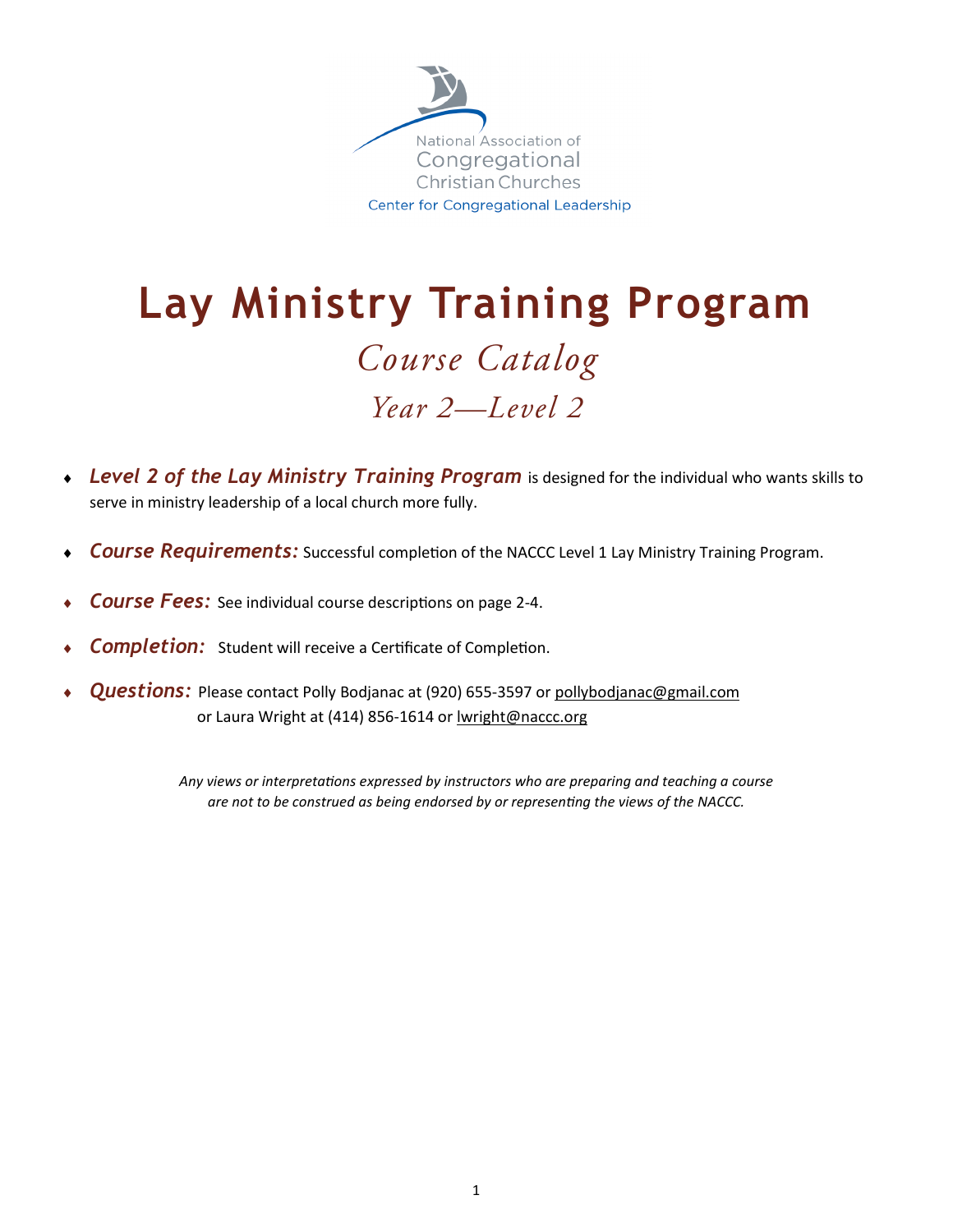## **Course Descriptions**

## **Course #1: Advanced Bible**

#### **Dates:** September & October

**Course Description:** Communicating the contents and messages of ancient texts to individuals living in the 21st century is a challenging opportunity for the pastor, teacher, or leader of any church. The course in Advanced Bible will contribute to learners' understanding of methods used in doing responsible interpretation work in the Hebrew scriptures and Christian New Testament. Participants will have the chance to use these approaches to engage biblical material and explore ways of bringing it to life for contemporary communities.

**Course Instructors:** Rev. Dr. Charles A. Packer, Senior Minister, Pine Hill Congregational Church, West Bloomfield, MI and Rev. Jonathan C. Roach, Ph. D., Associate Conference Minister, Hawaii Conference, United Church of Christ

**Course Fee: \$200**

## **Course #2: Advanced Theology and Spirituality**

#### **Dates:** November & December

**Course Description:** This course will illuminate the practical aspects of living in covenant within congregations, between partners, and individually with God. We will learn the qualitative distinction between a covenant and a contract. We will consider the foundational Scripture of covenantal relationships. Class members will learn to articulate the physical, emotional, spiritual and intellectual connections that build a community into a mutually fulfilling and successful expression of the Body of Christ. This course may be particularly helpful for those who serve in settings that have been heavily influenced by non-Congregational polity.

**Course Instructor:** Rev. Don Bliss, East Freetown Congregational-Christian Church, East Freetown, MA

**Course Fee: \$200**

## **Course #3: The Congregational Way**

#### **Dates:** January

**Course Description:** This course will explore how we live and move and have our being as seen through the lens of Congregationalism. This includes studying lessons from our forebearers and past NACCC leaders who have paved the way, as well as searching out relevant articles in the Congregationalist and other resources that help us define Congregationalism. You will be asked to share the Congregational practices in your own church, and we will endeavor to be able to explain what a Congregationalist is and why we choose to follow the Congregational Way.

**Course Instructor:** Rev. Patti Haaheim, Congregational Church of Soquel, Soquel, CA

#### **Course Fee: \$100**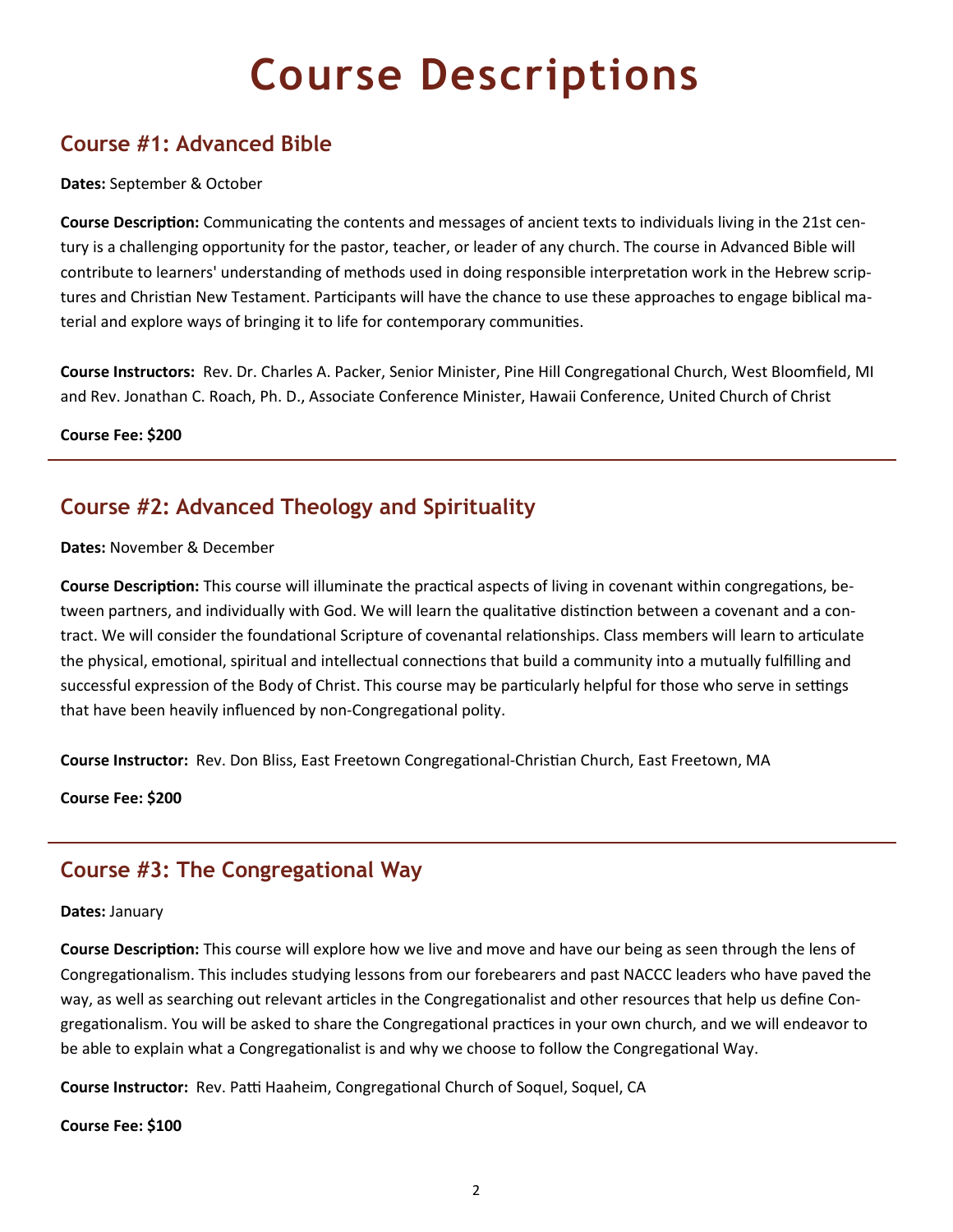# **Course Descriptions**

### **Course #4: Essentials of Pastoral Care and Pastoral Ethics**

#### **Dates:** February

**Course Description:** In the first part of the course—Essentials of Pastoral Care—we will discuss grieving which follows loss (loved ones, independence, memories, pets, jobs, home, and more), suffering, how pastoral care is compassionate care-giving, walking in the footsteps of Jesus; the importance of mirrored prayer in pastoral care; and why caregivers must take care of themselves. In the second part of the course—Pastoral Ethics—we will consider personal values, morals, and integrity; boundaries with the congregation; and interactions with staff and clergy colleagues. Meaningful relevant dialogue is essential to the class. Therefore, reading the assigned sections of the two required books is critical. **Course Instructor:** Rev. Dr. Barry W. Szymanski, Bridge Pastor, First Congregational Church, Oconomowoc, WI

**Course Fee: \$100**

### **Course #5: Managing Group Dynamics and Systems**

#### **Dates:** March

**Course Description:** Churches are complex and complicated group systems - To understand better what that means and how church leadership can make a difference, we'll explore several approaches to church leadership discussed in Peter Steinke's book *Healthy Congregations, a Systems Approach*, the book *The Practice of Adaptive Leadership,* as well as a closer look at the nature of decision-making in Congregational Churches. There will be two Zoom meetings in the month, and handouts with main points and sources will be provided.

**Course Instructor:** Rev. Dr. Mary (Mimi) Biedron, North Congregational Church, Farmington Hills, MI

**Course Fee: \$100**

### **Course #6: Church Management**

#### **Dates:** April

**Course Description:** This course will survey various management styles and offer an introduction to Church Conflict Theory, including Change Agent Skills, Stages of Conflict, Problems to Manage and Problems to Solve, and Levels of Conflict and Tensions in Local Churches.

**Course Instructor:** Rev. Dr. Donald P. Olsen, Senior Minister, Plymouth Congregational Church, Wichita, KS

#### **Course Fee: \$100**

*Any views or interpretations expressed by instructors who are preparing and teaching a course are not to be construed as being endorsed by or representing the views of the NACCC.*